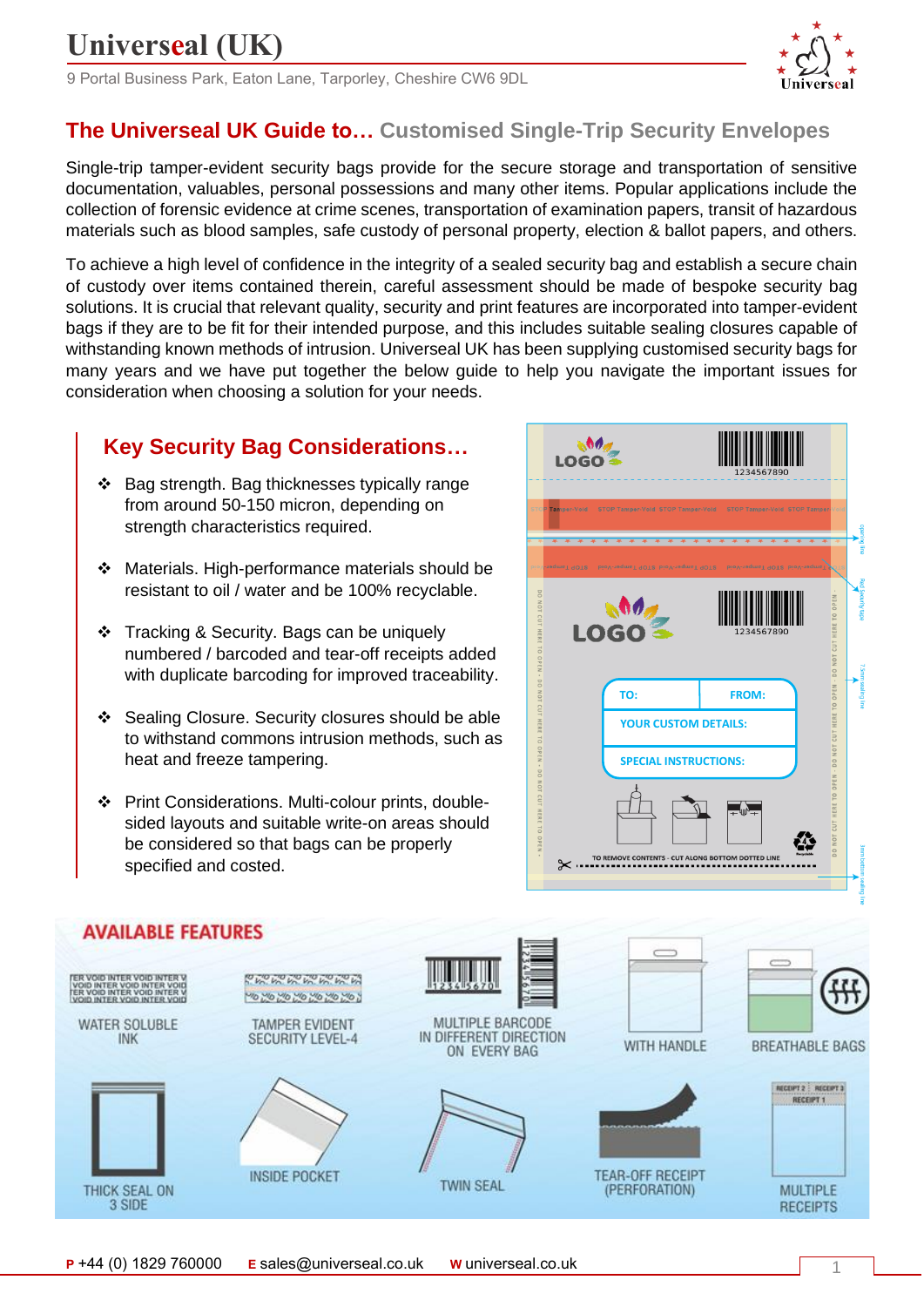9 Portal Business Park, Eaton Lane, Tarporley, Cheshire CW6 9DL

### **Features to Consider when choosing a Security Bag**

Outlined below are a series of security bag considerations which should be explored to ensure that customised security bags have the relevant security, print, quality and additional features for your application.

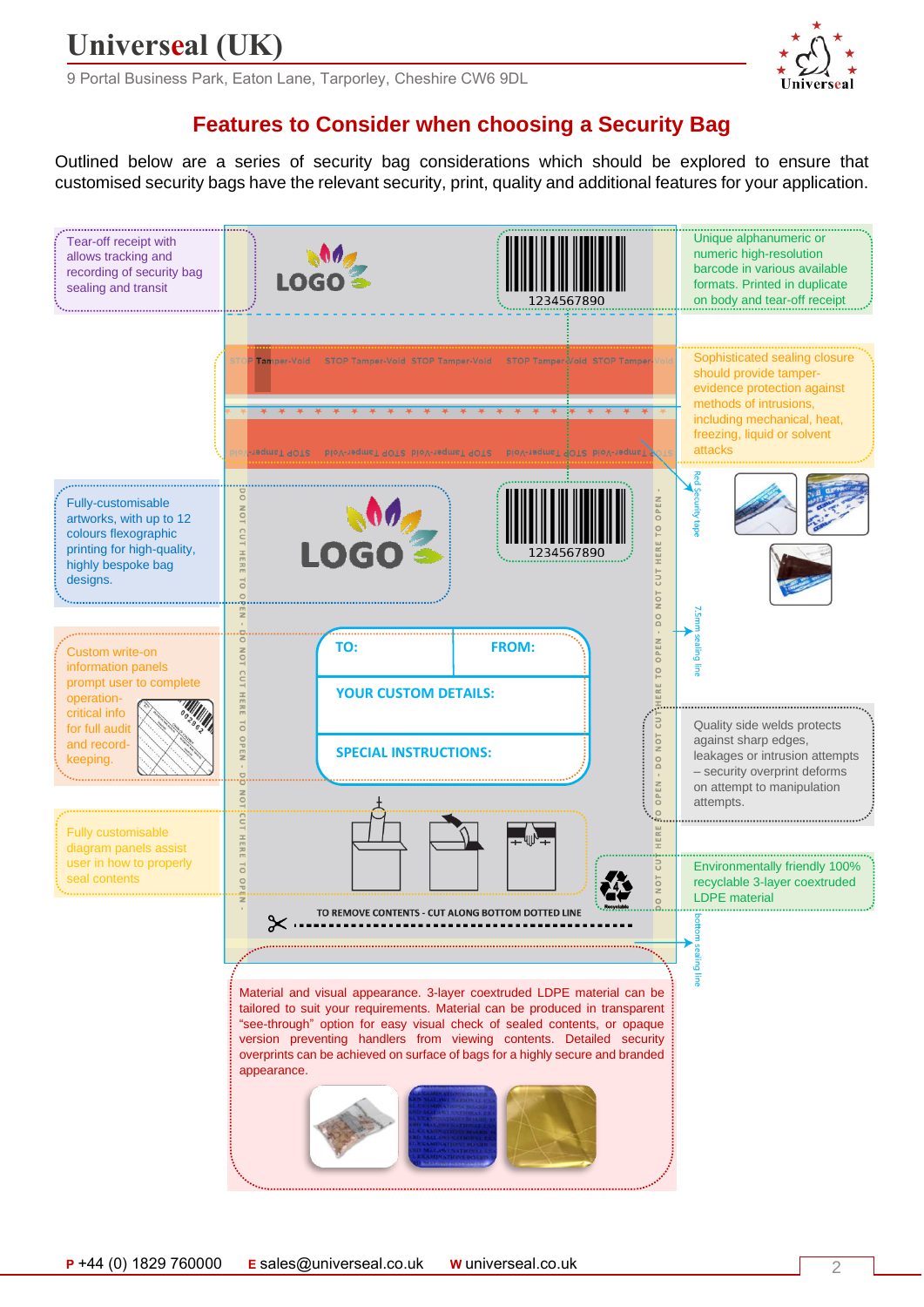9 Portal Business Park, Eaton Lane, Tarporley, Cheshire CW6 9DL

## **Security Closure Anti-Tamper Measures**

We produce bags in two options: Level 1 basic security closure (mechanical tamper-evidence only), and Level 4 high-security sealing enclosures, with most sophisticated anti-tamper technologies. Level 4 security closures are the most secure, effective, and efficient way to secure your valuables in higher-risk applications. They are heatresistant, freeze-proof and solvent-resistant closures, with security overprint along the welded seams, highresolution bar code, and optional numbering of security closures.



Level 4 Security Closures have a number of in-built security features and tell-tale tamper indications, the precise details of which area confidential and disclosed to direct customers as necessary.

## **Technical Specification and Configuration**

| Co-extruded LDPE material as standard. Clear or opaque finish. Other blends available: HDPE,                                                                                                                                                                                                                                                                                                                                                   |
|------------------------------------------------------------------------------------------------------------------------------------------------------------------------------------------------------------------------------------------------------------------------------------------------------------------------------------------------------------------------------------------------------------------------------------------------|
| Nylon/PE composite, PET/PE composite.<br>Custom sizes from 50-1000mm as required by application                                                                                                                                                                                                                                                                                                                                                |
| Thicknesses from 50-160 micron                                                                                                                                                                                                                                                                                                                                                                                                                 |
|                                                                                                                                                                                                                                                                                                                                                                                                                                                |
| Up to 12 colour print (flexographic printing), according to customer design and agreed in design<br>proof before manufacture.                                                                                                                                                                                                                                                                                                                  |
| Level 1 (mechanical only) or Level 4 Security Level                                                                                                                                                                                                                                                                                                                                                                                            |
| At optimal temperature range 15-20°C, the tamper-evident feature should be functional within 1<br>minute of application. Additional curing time usually improves performance of feature; for best<br>results allow 1-hour curing time after application.                                                                                                                                                                                       |
| High Strength Permanent Hot-melt Glue                                                                                                                                                                                                                                                                                                                                                                                                          |
| Standard sizes: 3mm, 7.5mm, 10mm, 15mm, 17.5mm.                                                                                                                                                                                                                                                                                                                                                                                                |
| Optional sizes (if required): 3mm, 10mm, 15mm.                                                                                                                                                                                                                                                                                                                                                                                                 |
| Optional features on request: bottom welds, tear-off receipts, inside pockets, outside pockets,<br>vertical 2-pockets                                                                                                                                                                                                                                                                                                                          |
| Unique numbering can be printed on each bag. This number can be printed in human eye-<br>readable form and in high definition barcode form. Barcode formats can be agreed with customer.<br>Configurations available include picket and ladder and extra high barcodes (up to 50mm) for first<br>time scanning.                                                                                                                                |
| Code 39, Code 128, Code 25, QR code, 2D code, EAN-13 code                                                                                                                                                                                                                                                                                                                                                                                      |
| Recommended storage conditions are 18-22°C / 35-55% relative humidity. The envelopes must<br>not be exposed to temperatures above 35°C for prolonged periods before use. The envelopes<br>must be stored in cool dark conditions, in their original packaging until required for use. They<br>should be exposed to sources of UV radiation, such as strong sunlight or positions close to<br>fluorescent lamps.                                |
| 2-3 years                                                                                                                                                                                                                                                                                                                                                                                                                                      |
| Each carton label records date of manufacture, production reference number, quantity, and box<br>number. If bags are uniquely numbered, number range contained within each carton will also be<br>recorded.                                                                                                                                                                                                                                    |
| All dimensions may vary within the following tolerances:<br>Bag width up to 300mm: +/-5mm. Big width (300mm+):<br>$+/-10$ mm<br>Bag Thickness:<br>$+/-10%$<br>Quantity variation tolerances:<br>Due to nature of production the final finished bag total may vary by +/- 5%, and any over-<br>production or under-production will be invoiced or discounted accordingly in the final invoice to<br>client. This is industry standard practice. |
|                                                                                                                                                                                                                                                                                                                                                                                                                                                |